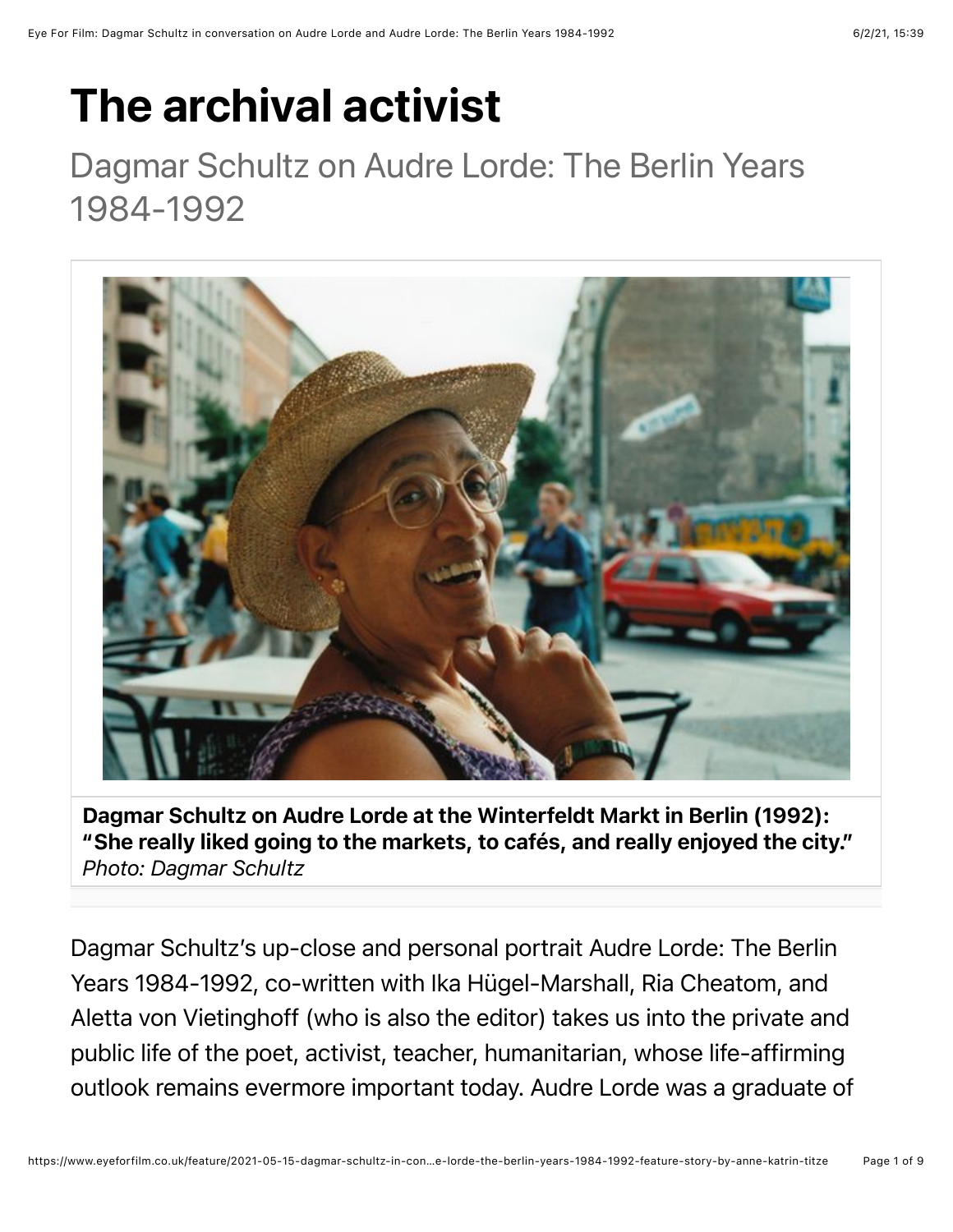Hunter College High School and Hunter College in New York City, and a Distinguished Professor of English at the college from 1981 to 1986. In 2019, Audre Lorde was honored, along with Maya Angelou, Supreme Court Justice Sonia Sotomayor, Celia Cruz, [James Baldwin,](https://www.eyeforfilm.co.uk/feature/2017-02-22-interview-with-gay-talese-about-james-baldwin-and-i-am-not-your-negro-feature-story-by-anne-katrin-titze) Gil Scott-Heron, Tito Puente, and Reggie Jackson by the artist Rico Gatson with their portraits in glass mosaics for the 167 Street subway station in the Bronx.

In 2021, Hunter College hosted during the spring semester an "[Audre Lorde Now Series"](https://hunter.cuny.edu/hunter-on-demand/audre-lorde-now-series-archive/), a public program of four online events: My Words Will Be There; Doing Our Work: Confronting Racism - and Other "Isms"; There Is No Separate Survival: From Divide and Rule To Define and Empower, and Self-Care as Political **Welfare** 

Dagmar Schultz is no stranger to Hunter: "I was there in Audre's poetry class a couple of times in 1985 and with the film in 2012."

Audre Lorde's voice guides us through the film, as we are plunged from the get-go into the world she experienced and created during her many stays in Berlin between 1984 and 1992. The timing is particularly interesting, as the fall

Dagmar Schultz with Anne-Katrin Titze on Audre Lorde: "She called herself a cultural worker, a cultural traveller. For her it was very important to come to Germany."

of the Berlin Wall in 1989 happens right in the middle. Audre's skepticism about the reunification's byproduct - a rise in xenophobia - presaged things to come.

"Your power is not my power, you can reach people I can't reach," is one of many empowering statements that encourage everyone to speak up. Poetry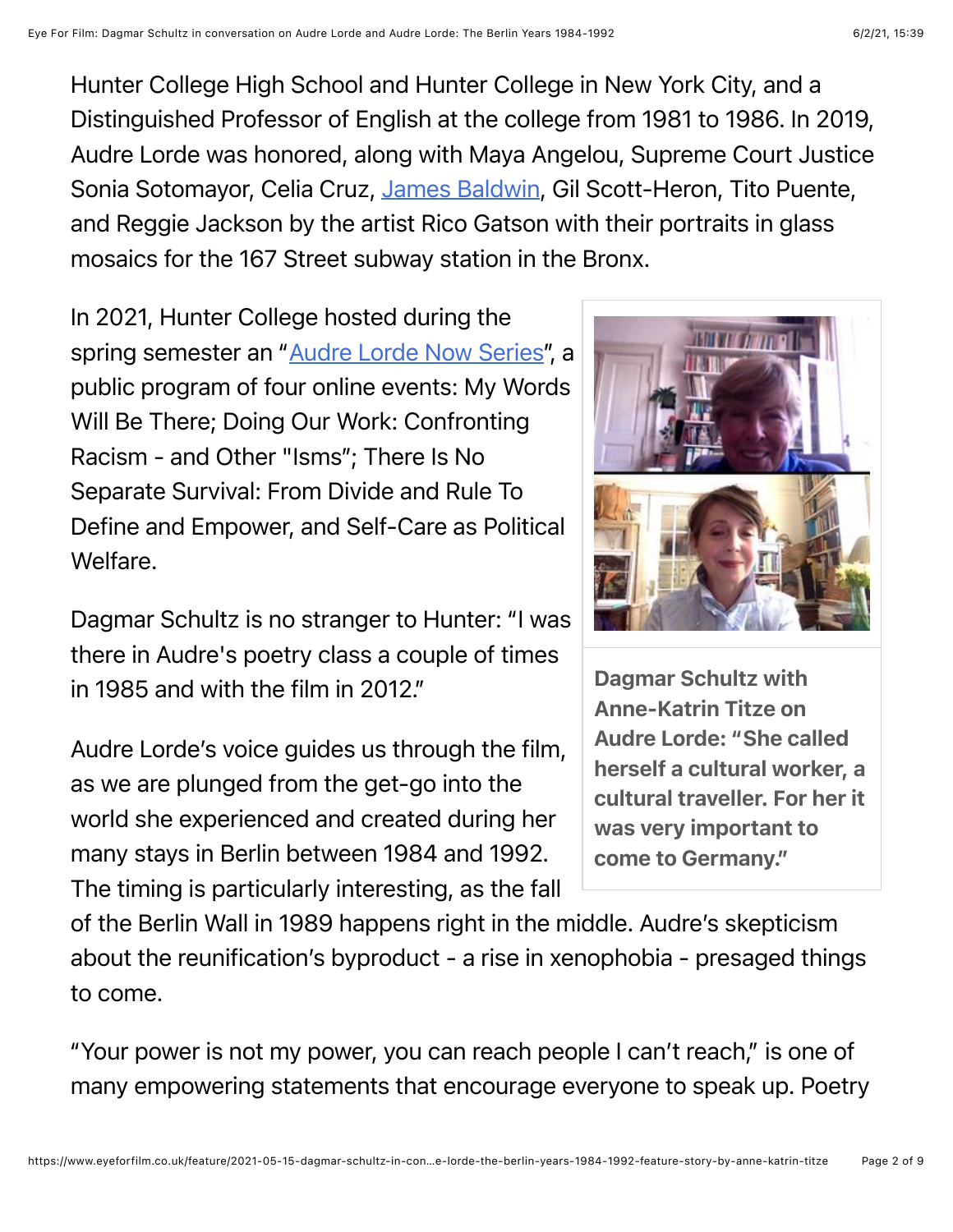was her weapon of choice, "part of my arsenal," as there is "always some group of people that define me as wrong." Seeing the private person - who enjoys ice cream and swimming and laughing with friends - merge with her activism, her wisdom, her intellectual and emotional clarity, is what makes this documentary so extraordinary and abiding.

From Berlin, [Dagmar Schultz](http://www.dagmarschultz.com/) joined me on Zoom for an in-depth conversation on Audre Lorde and Audre Lorde: The Berlin Years 1984-1992.

Anne-Katrin Titze: How are you, Dagmar? How is Berlin?

Dagmar Schultz: I'm fine. Sunny weather, that's good.

AKT: Are cinemas open in Berlin?

**DS:** Not yet, but I think they're starting to with regulations. Coming down.

AKT: Here in New York it's 25% for Film at [Lincoln Center, where New Directors/New](https://www.eyeforfilm.co.uk/news/2021-04-01-film-at-lincoln-center-to-reopen-news-story-by-anne-katrin-titze) [Films](https://www.eyeforfilm.co.uk/festivals/ndnf/2021/) was going on. [Tribeca](https://www.eyeforfilm.co.uk/festivals/tribeca/2021/) has [outdoor screenings,](https://www.eyeforfilm.co.uk/news/2021-05-11-tribeca-announces-retrospectives-news-story-by-anne-katrin-titze) but we're not back.

DS: We aren't either. It's good not to do it too fast because we'd have a next wave.

AKT: I agree! Let's talk about your film. It's so



Gloria Joseph, Audre Lorde, Ika Hügel-Marshall, and May Ayim: "It was the beginning of a Black movement in Germany and she really encouraged young people to come together to represent themselves. To start writing about their lives, their situations." *Photo: Dagmar Schultz*

rare to have a documentary where you get the feeling from the get go that the person who made the film had complete trust of the subject. That's very much the case with your film. How did it all begin? How did you convince Audre to film her for all those years?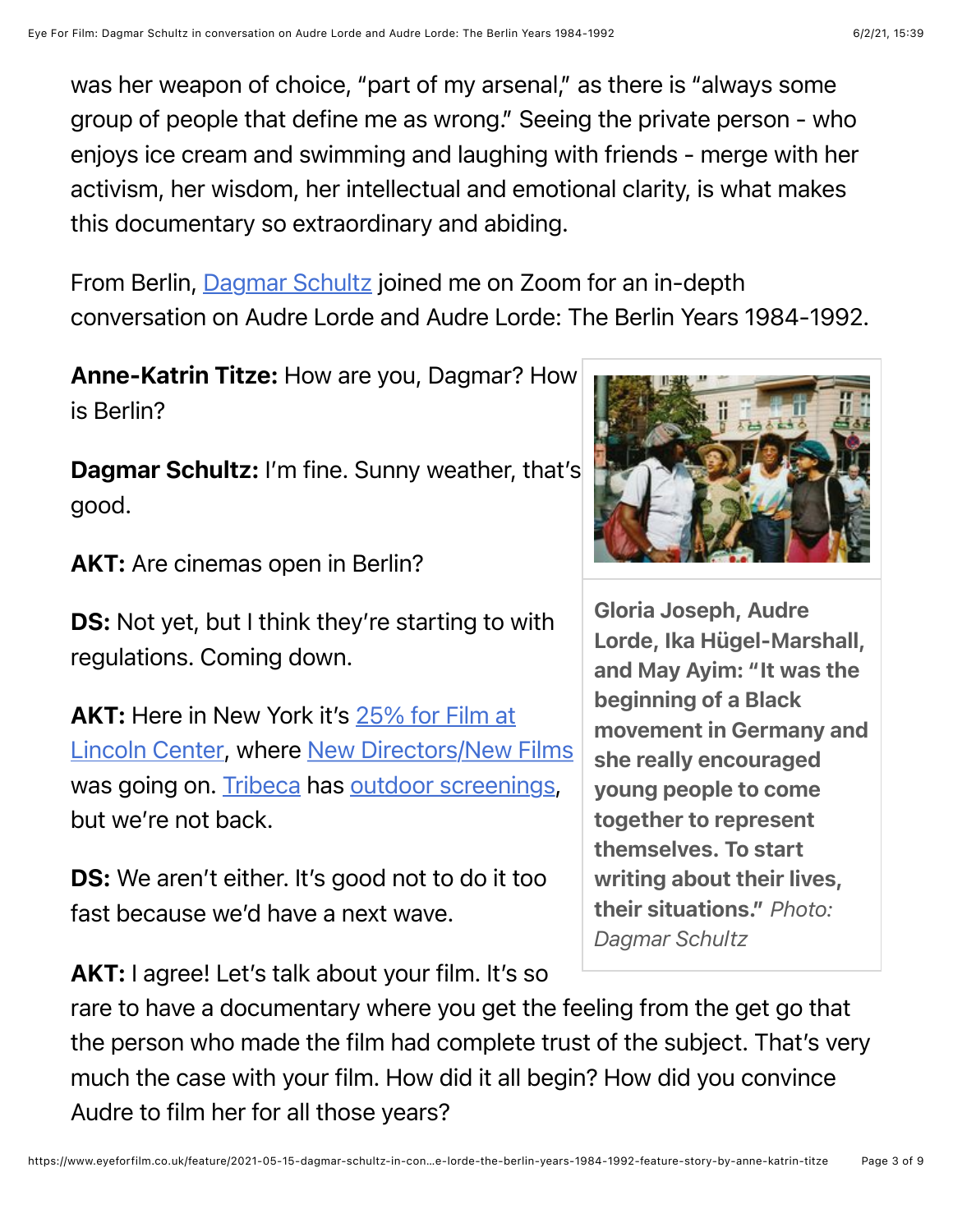DS: Audre called herself a photo bank. She liked taking pictures herself and taking the first camcorder in her hands, too. So she did not mind. I did not take pictures and video with the intention of making the film. It was more that I had the possibility of inviting Audre to come to Berlin as a guest professor and I just had this very strong urge to document this very rare occasion.

Then it turned out that she was coming for the next eight years and stayed with us and spent a lot of time with us. So there was a lot of opportunity for pictures and videos. I'm sure Audre knew I was going to do something with it, that I wouldn't just let this material sit. The important thing was and why the film maybe also seems to you to be so personal, that I recorded a lot of audio. I recorded all her seminars, interviews, readings, discussions, and that way Audre was the narrator in the film.



Audre Lorde on the Krumme Lanke lake *Photo: Dagmar Schultz*

AKT: It's a wonderful combination to hear her voice and to see that footage that is so personal. In 2021, we also get the sense of the archival. You document a time and a place and a group of people. Simple things like your haircut changing and what people are wearing - it has a wonderful archival Benjamin quality to it.

DS: Yeah, I can call myself an archival activist. Because it wasn't just presenting an archival material, which it also was, because we have now an Audre Lorde archive at the Free University Library, which is used quite a bit, but it was also that Audre's presence here brought about a lot of important movement developments among Black women, Black people. It was the beginning of a Black movement in Germany and she really encouraged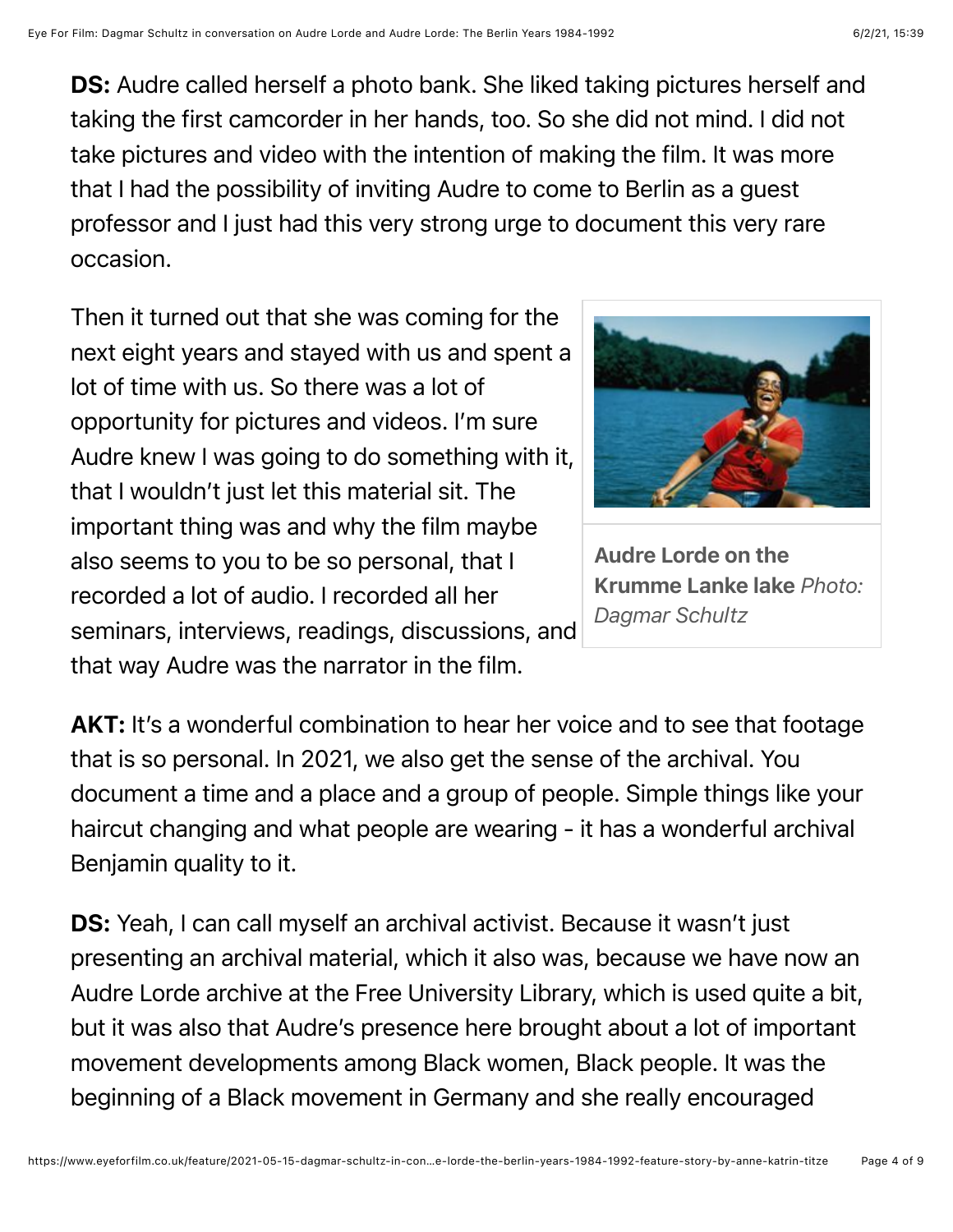young people to come together to represent themselves. To start writing about their lives, their situations. She was kind of at the birth of this Black movement. And for white people, white women, the white women's movement, it was very important because it was a time in the early Eighties when racism was not a common term to be used.

People were maybe talking about hostility towards foreigners but not of racism. Anti-Semitism had been a subject but Audre was someone who all the time called on white women to look at what they were doing. Who were their contacts. Where could they build bridges. Where could they realize that differences could be very productive very creative and to come to terms with recognizing that racism affects everyone, including white women. That was one reason why when I met her in Copenhagen in 1980 and heard her read there and talk, why I thought we have to try to get Audre Lorde to come to Germany.



Audre Lorde with Dagmar Schultz: "My intention was to show Audre onstage and offstage, to capture her personality and her personal life here." *Photo: courtesy of Dagmar Schultz*

AKT: That meeting is beautifully described by you in the film. You say, you "wanted to capture every sentence she said." I understand that completely, when you hear someone talk and every sentence is meaningful. And then juxtaposed with - which is very funny - that she thought you were working for the CIA.

DS: Yeah, asking her to come to the John F Kennedy Institute.

AKT: She placed herself in the tradition of the troubadours!

DS: That's right, she called herself a cultural worker, a cultural traveller. For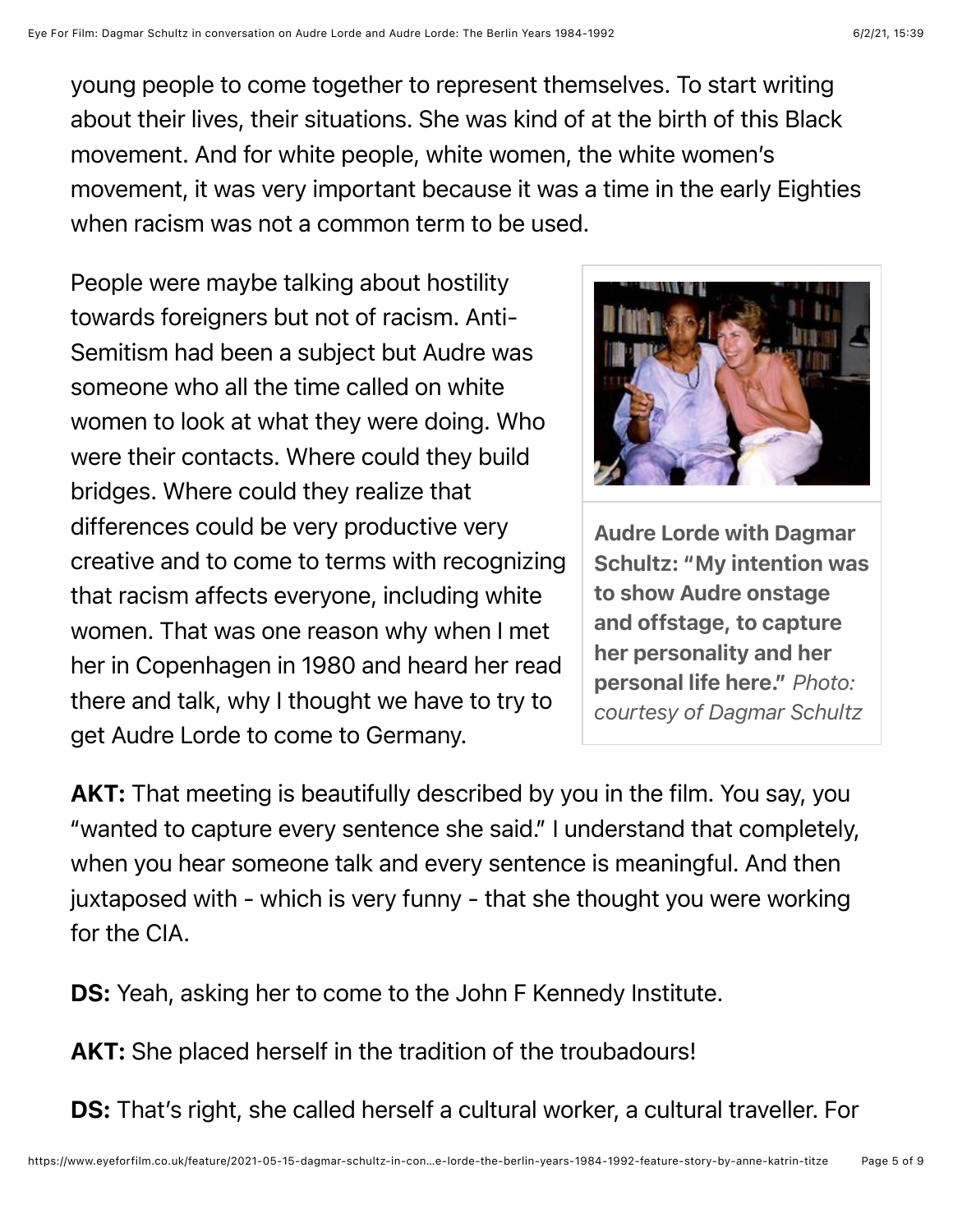her it was very important to come to Germany. Later on she said that in Germany for the first time she had the feeling that her work had brought about really concrete results. When she came and started looking for Black Germans, that was very important for her. She really enjoyed being in Berlin because it was a metropolitan city and she had just left New York, because New York was too strenuous for her with the cancer illness. Berlin was an alternative for her. She really liked going to the markets, to cafés, and really [enjoyed the city. I made this other project, the Audre Lorde in Berlin - An](http://audrelordeberlin.com/) Online Journey where you see lots of different places in the city and videos and audios and photos of Audre.

**AKT:** And walk with her through the markets and places she liked. In the film you see her twirling a stalk of dill, she is cutting beets, she obviously loved flowers - these details are great.

**DS:** My intention was to show Audre onstage and offstage, to capture her personality and her personal life here. Of course the presence of Gloria, her partner was very important. Gloria was someone - unfortunately she passed away - someone who really made you laugh all the time. You can see that in the film. Audre's daughter, when she received an award [Best Documentary] for the film which she accepted for us in New York with the Reel Sisters [of the Diaspora] Film Festival, a group of Black women, she said she never saw Audre laugh so much as when she was in Berlin. It was quite amazing considering that she had to deal with that illness at the same time.



Presents - There is No Separate Survival: From Divide & Rule to Define & Empower invite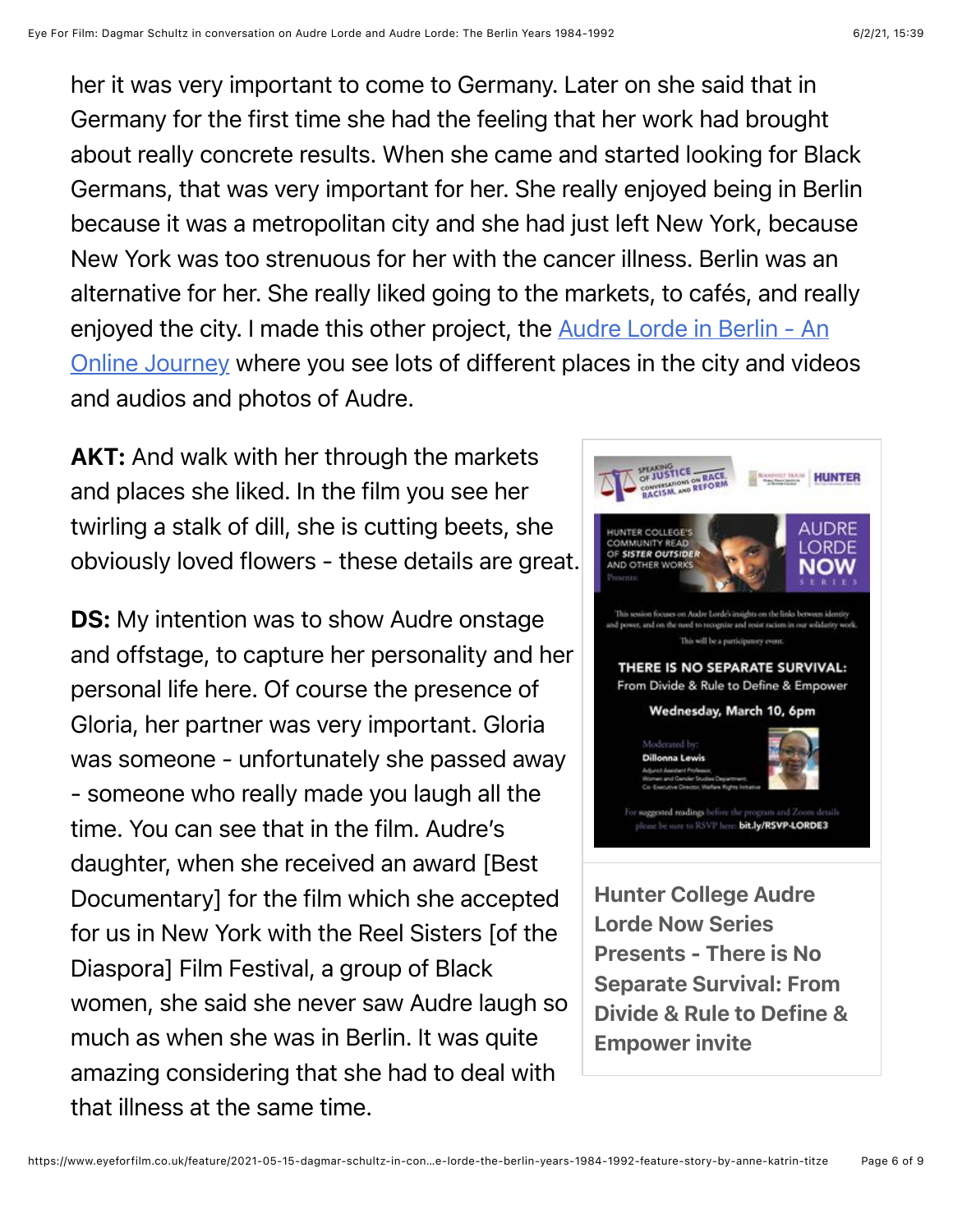AKT: There is a great moment when Gloria is explaining about the Germans at the lake, pointing at them. I had to think about this film from 1930, Menschen am Sonntag, that all the great German filmmakers who emigrated to the US worked on - [Edgar G] Ulmer, [Billy Wilder,](https://www.eyeforfilm.co.uk/feature/2014-09-14-interview-with-volker-schlondorff-feature-story-by-anne-katrin-titze) [Robert and Curt] Siodmak, Fred Zinnemann were making this film about Wannsee and a weekend outing at the lake. The excerpt should be added to every screening of Menschen am Sonntag.

DS: It should have Audre and Gloria at the lake! That's so funny, yeah.

AKT: Did you see [Colette](https://www.eyeforfilm.co.uk/reviews.php?film_id=38694), the short film that just [won an Oscar](https://www.eyeforfilm.co.uk/news/2021-04-25-oscars-liveblog-news-story-by-jennie-kermode)?

DS: No, I haven't yet.

AKT: I can send you a link, if you'd like.

**DS:** Oh yes! I would appreciate that a lot.

AKT: It's about a French woman who was in the resistance whose brother was killed in Dora.

DS: I read about it.

AKT: [It's powerful. I had a conversation with the](https://www.eyeforfilm.co.uk/feature/2021-03-29-director-anthony-giacchino-and-producer-alice-doyard-on-the-oscar-nominated-best-documentary-short-colette-feature-story-by-anne-katrin-titze) director and the producer.

DS: Oh, I think that's how I read about it! I read your [interview.](https://www.eyeforfilm.co.uk/feature/2021-04-27-director-anthony-giacchino-and-producer-alice-doyard-on-oscar-winner-colette-feature-story-by-anne-katrin-titze)



Audre Lorde speaks at the first London International Feminist Book Fair in 1984 *Photo: Dagmar Schultz*

AKT: The way you capture and present Audre's positivity to us is inspiring.

**DS:** The thing about this film, what Audre would have been very happy about, is that people who see it get very motivated to think about "the work." [Of what they're doing with their lives, their political lives. On the website of](http://www.audrelorde-theberlinyears.com/news.html#.YJ6ZzC-ZPFQ)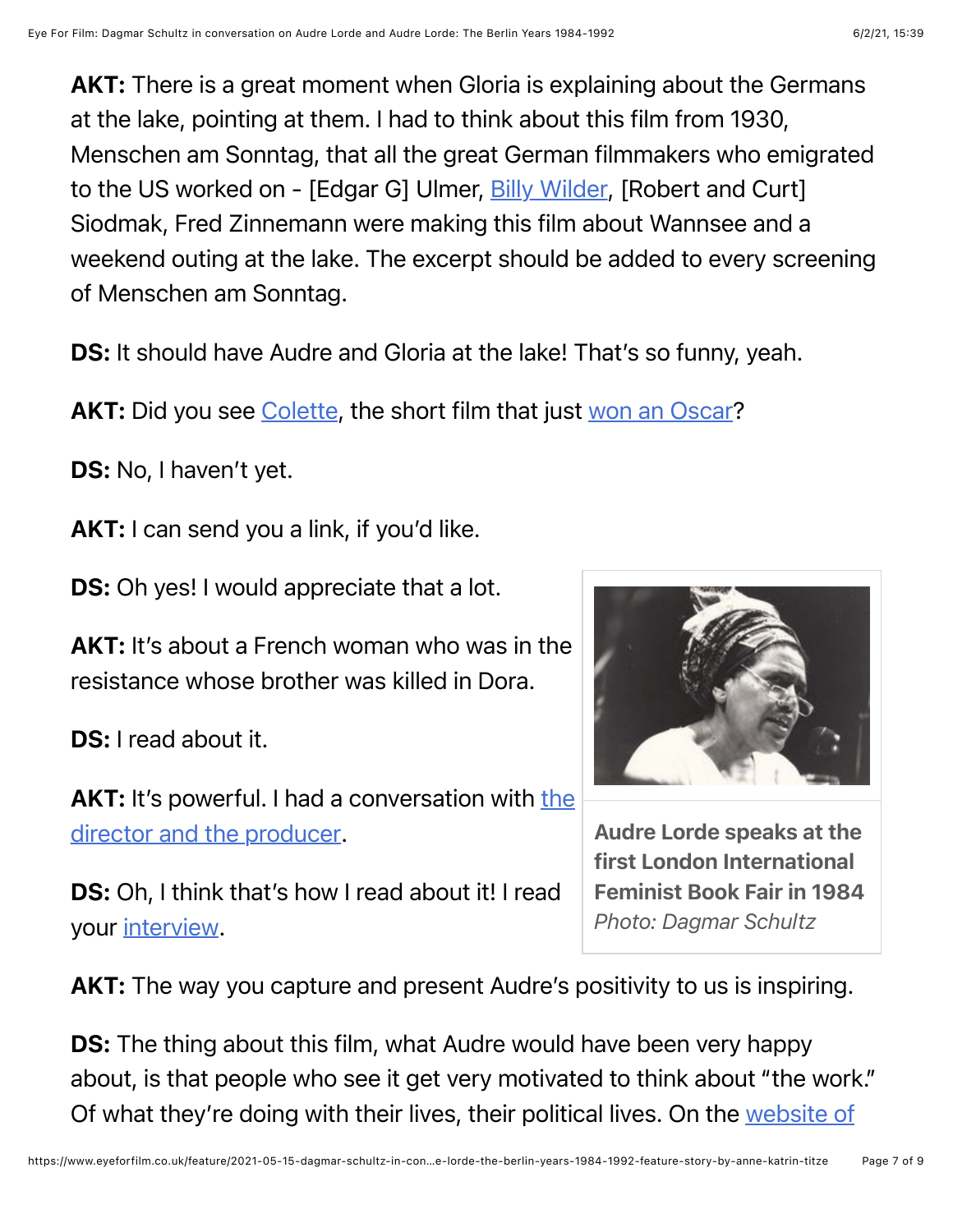[the film we have a category film comments. A lot of the comments say - we](http://www.audrelorde-theberlinyears.com/news.html#.YJ6ZzC-ZPFQ) walked out of the film and were talking about what should we do? And it really energized us. It has done that in many countries. The film has been all over the world. It was in the Khayelitsha township in Cape Town to India to Sarajevo, to Brazil, Mexico. [72 festivals and other screenings](http://www.audrelorde-theberlinyears.com/festivals.html#.YJ6Zry-ZPFQ). And that's always the reaction, people feel it's giving them something they're walking out with, something that energises them. I think that is something that Audre would have wanted.

AKT: It motivates you to take action and gives power to everybody. That wonderful sentence: "I value myself more than my terrors." Your fears are one thing, but you should really value your other qualities more.

## DS: Yeah.

AKT: It is so life-affirming, especially in the time we live in now.

DS: Yeah. Her book Sister Outsider was just republished. I had already published some of it in 1983, before Audre came, in a book with texts and poems by Audre and by Adrienne Rich. And

they just published a complete Sister Outsider and everyone says it's still so actual, still so pertinent to what's happening now. Unfortunately in some way, on the other hand, it's good to have that spirit of hers.

AKT: It's very relevant. Thank you so much.

**DS:** Thank you, it was nice talking. Bye-bye!



Dagmar Schultz on Audre Lorde: "Later on she said that in Germany for the first time she had the feeling that her work had brought about really concrete results." *Photo: Dagmar Schultz*